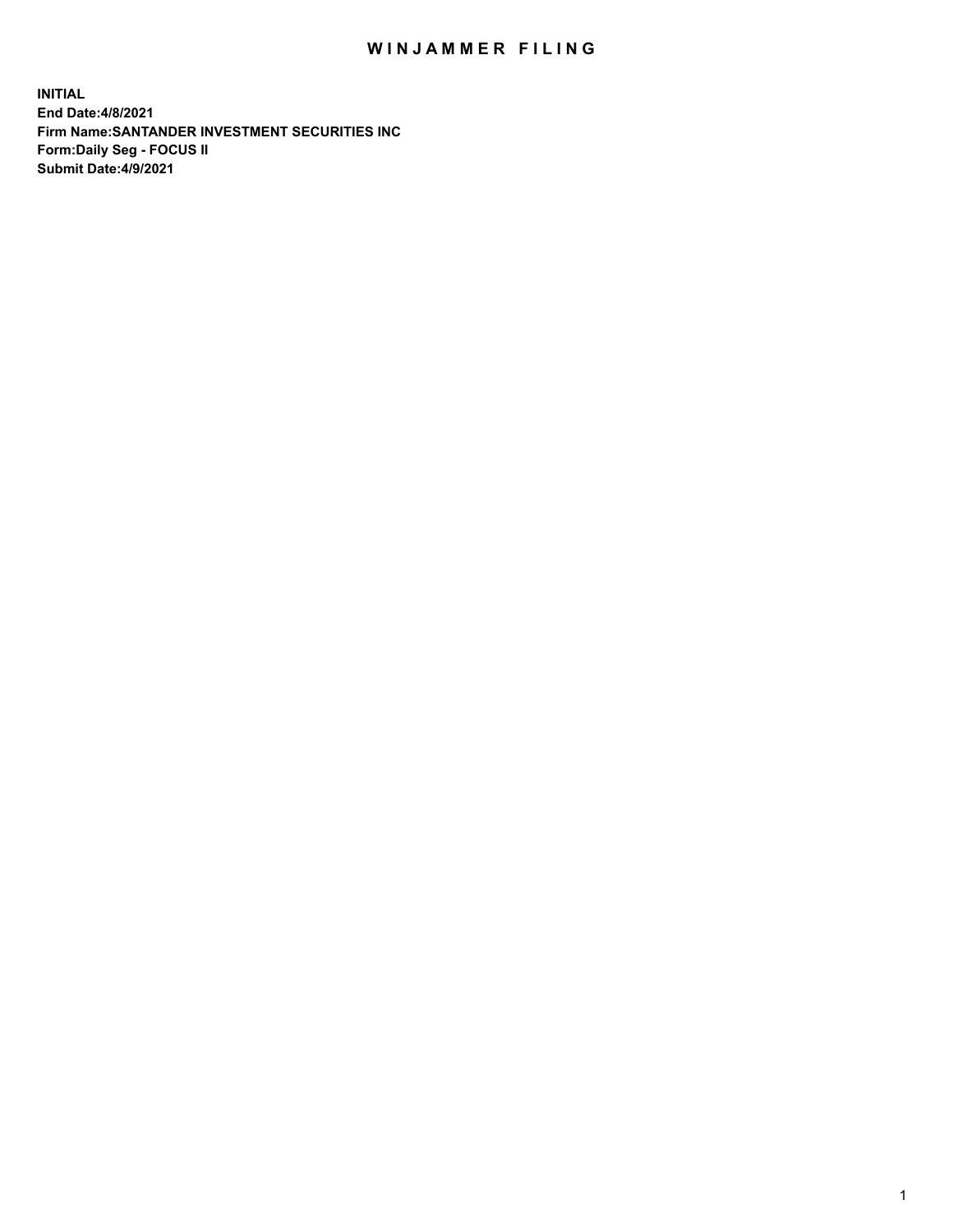**INITIAL End Date:4/8/2021 Firm Name:SANTANDER INVESTMENT SECURITIES INC Form:Daily Seg - FOCUS II Submit Date:4/9/2021 Daily Segregation - Cover Page**

Name of Company **SANTANDER INVESTMENT SECURITIES INC** Contact Name **Felix Munoz** Contact Phone Number **(212) 407-4594** Contact Email Address **felix.munoz@santander.us** FCM's Customer Segregated Funds Residual Interest Target (choose one): a. Minimum dollar amount: ; or **70,000,000** b. Minimum percentage of customer segregated funds required:% ; or **0** c. Dollar amount range between:and; or **0 0** d. Percentage range of customer segregated funds required between:% and%. **0 0** FCM's Customer Secured Amount Funds Residual Interest Target (choose one): a. Minimum dollar amount: ; or **0** b. Minimum percentage of customer secured funds required:% ; or **0** c. Dollar amount range between:and; or **0 0** d. Percentage range of customer secured funds required between:% and%. **0 0** FCM's Cleared Swaps Customer Collateral Residual Interest Target (choose one): a. Minimum dollar amount: ; or **0** b. Minimum percentage of cleared swaps customer collateral required:% ; or **0**

c. Dollar amount range between:and; or **0 0** d. Percentage range of cleared swaps customer collateral required between:% and%. **0 0**

Attach supporting documents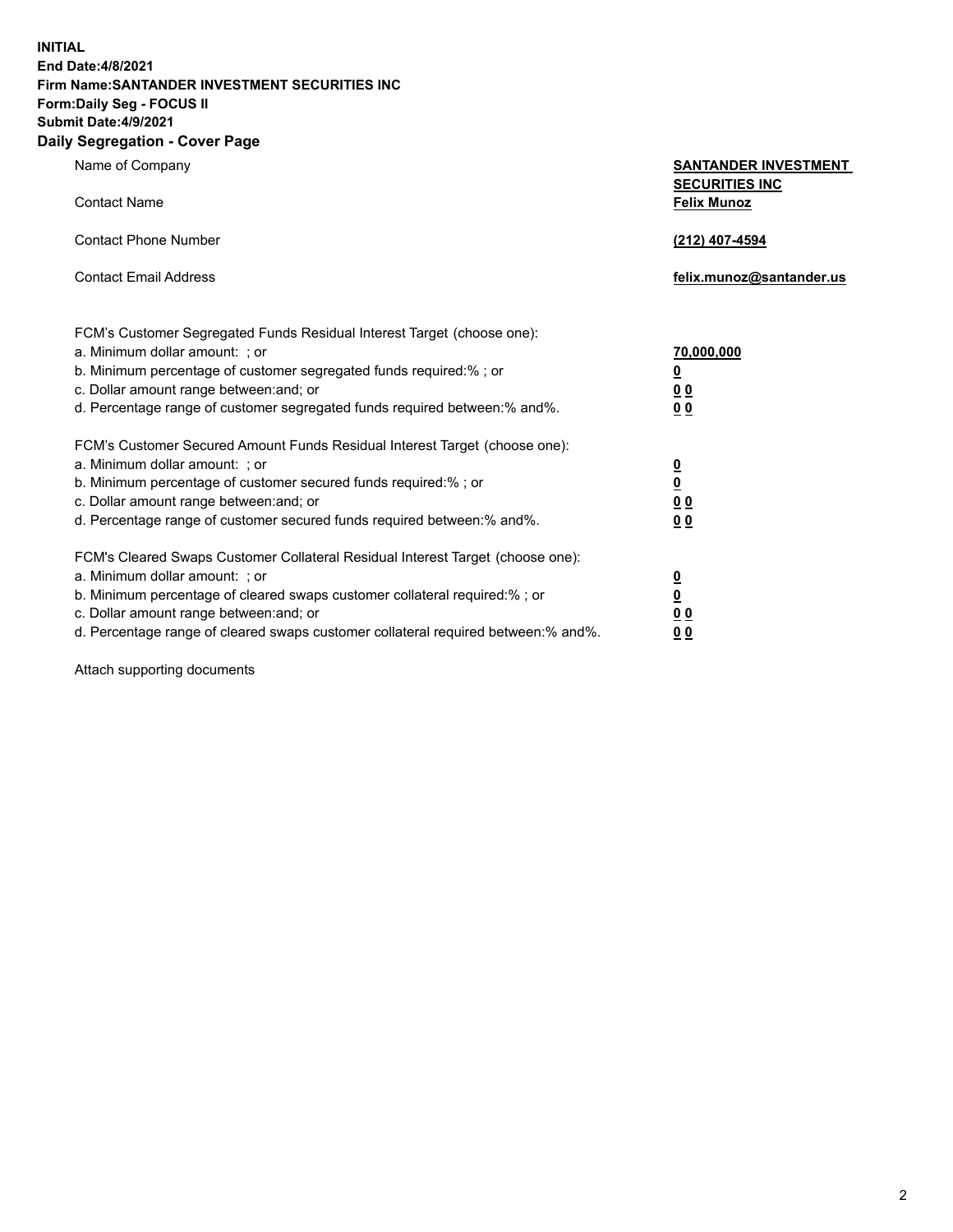## **INITIAL End Date:4/8/2021 Firm Name:SANTANDER INVESTMENT SECURITIES INC Form:Daily Seg - FOCUS II Submit Date:4/9/2021 Daily Segregation - Secured Amounts** Foreign Futures and Foreign Options Secured Amounts

|     | r orașii r atăres anu r orașii Options Occareu Amounts                                      |                   |
|-----|---------------------------------------------------------------------------------------------|-------------------|
|     | Amount required to be set aside pursuant to law, rule or regulation of a foreign            | $0$ [7305]        |
|     | government or a rule of a self-regulatory organization authorized thereunder                |                   |
| 1.  | Net ledger balance - Foreign Futures and Foreign Option Trading - All Customers             |                   |
|     | A. Cash                                                                                     | $0$ [7315]        |
|     | B. Securities (at market)                                                                   | $0$ [7317]        |
| 2.  | Net unrealized profit (loss) in open futures contracts traded on a foreign board of trade   | $0$ [7325]        |
| 3.  | Exchange traded options                                                                     |                   |
|     | a. Market value of open option contracts purchased on a foreign board of trade              | $0$ [7335]        |
|     | b. Market value of open contracts granted (sold) on a foreign board of trade                | $0$ [7337]        |
| 4.  | Net equity (deficit) (add lines 1. 2. and 3.)                                               | $0$ [7345]        |
| 5.  | Account liquidating to a deficit and account with a debit balances - gross amount           | $0$ [7351]        |
|     | Less: amount offset by customer owned securities                                            | 0 [7352] 0 [7354] |
| 6.  | Amount required to be set aside as the secured amount - Net Liquidating Equity              | $0$ [7355]        |
|     | Method (add lines 4 and 5)                                                                  |                   |
| 7.  | Greater of amount required to be set aside pursuant to foreign jurisdiction (above) or line | $0$ [7360]        |
|     | 6.                                                                                          |                   |
|     | FUNDS DEPOSITED IN SEPARATE REGULATION 30.7 ACCOUNTS                                        |                   |
| 1.  | Cash in banks                                                                               |                   |
|     |                                                                                             |                   |
|     | A. Banks located in the United States                                                       | $0$ [7500]        |
| 2.  | B. Other banks qualified under Regulation 30.7                                              | 0 [7520] 0 [7530] |
|     | <b>Securities</b>                                                                           |                   |
|     | A. In safekeeping with banks located in the United States                                   | $0$ [7540]        |
|     | B. In safekeeping with other banks qualified under Regulation 30.7                          | 0 [7560] 0 [7570] |
| 3.  | Equities with registered futures commission merchants                                       |                   |
|     | A. Cash                                                                                     | $0$ [7580]        |
|     | <b>B.</b> Securities                                                                        | $0$ [7590]        |
|     | C. Unrealized gain (loss) on open futures contracts                                         | $0$ [7600]        |
|     | D. Value of long option contracts                                                           | $0$ [7610]        |
|     | E. Value of short option contracts                                                          | 0 [7615] 0 [7620] |
| 4.  | Amounts held by clearing organizations of foreign boards of trade                           |                   |
|     | A. Cash                                                                                     | $0$ [7640]        |
|     | <b>B.</b> Securities                                                                        | $0$ [7650]        |
|     | C. Amount due to (from) clearing organization - daily variation                             | $0$ [7660]        |
|     | D. Value of long option contracts                                                           | $0$ [7670]        |
|     | E. Value of short option contracts                                                          | 0 [7675] 0 [7680] |
| 5.  | Amounts held by members of foreign boards of trade                                          |                   |
|     | A. Cash                                                                                     | $0$ [7700]        |
|     | <b>B.</b> Securities                                                                        | $0$ [7710]        |
|     | C. Unrealized gain (loss) on open futures contracts                                         | $0$ [7720]        |
|     | D. Value of long option contracts                                                           | $0$ [7730]        |
|     | E. Value of short option contracts                                                          | 0 [7735] 0 [7740] |
| 6.  | Amounts with other depositories designated by a foreign board of trade                      | $0$ [7760]        |
| 7.  | Segregated funds on hand                                                                    | $0$ [7765]        |
| 8.  | Total funds in separate section 30.7 accounts                                               | 0 [7770]          |
| 9.  | Excess (deficiency) Set Aside for Secured Amount (subtract line 7 Secured Statement         | $0$ [7380]        |
|     | Page 1 from Line 8)                                                                         |                   |
| 10. | Management Target Amount for Excess funds in separate section 30.7 accounts                 | $0$ [7780]        |
| 11. | Excess (deficiency) funds in separate 30.7 accounts over (under) Management Target          | $0$ [7785]        |
|     |                                                                                             |                   |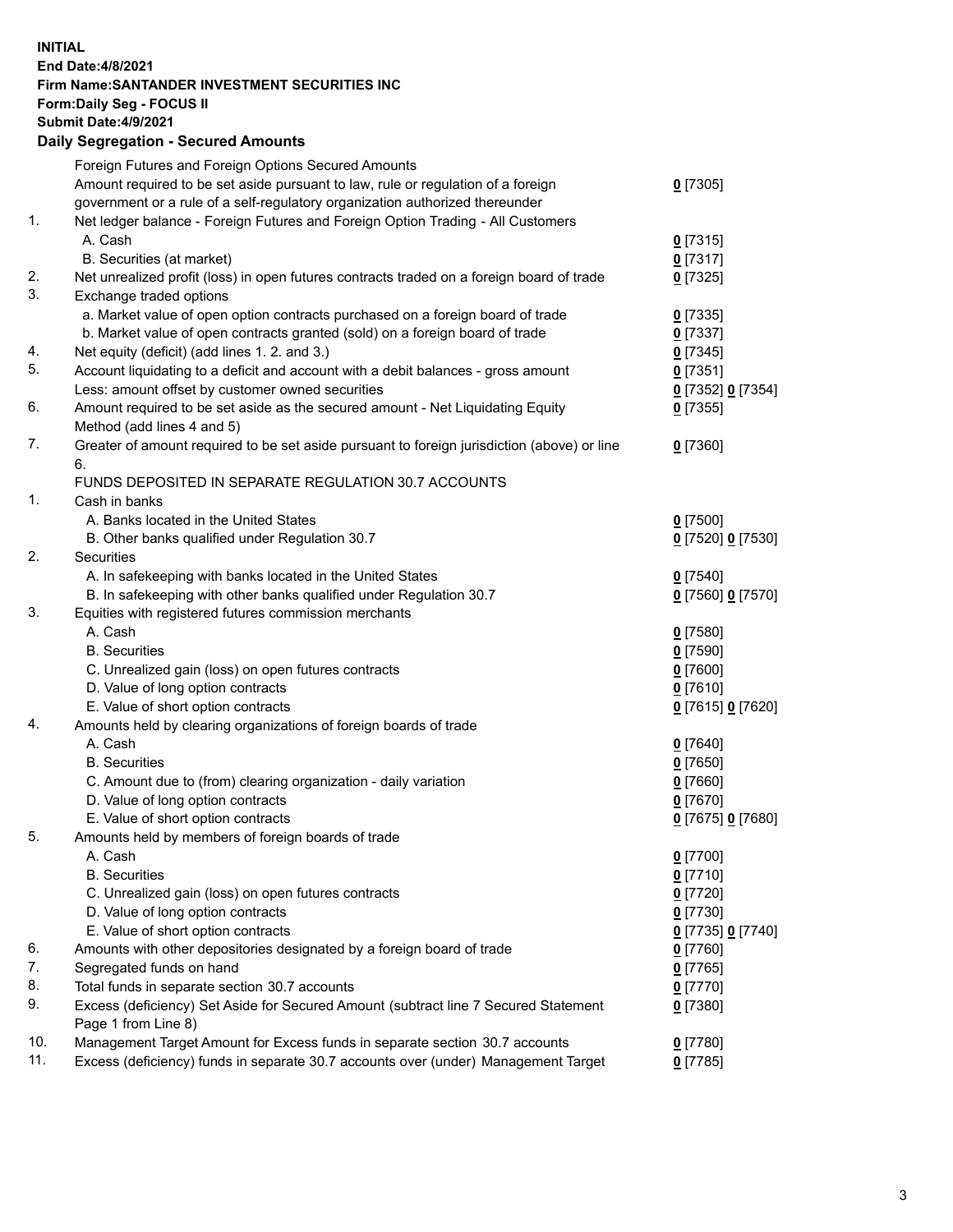|     | <b>INITIAL</b>                                                                                                                             |                                       |  |  |  |
|-----|--------------------------------------------------------------------------------------------------------------------------------------------|---------------------------------------|--|--|--|
|     | <b>End Date:4/8/2021</b>                                                                                                                   |                                       |  |  |  |
|     | Firm Name: SANTANDER INVESTMENT SECURITIES INC                                                                                             |                                       |  |  |  |
|     | <b>Form:Daily Seg - FOCUS II</b>                                                                                                           |                                       |  |  |  |
|     | Submit Date: 4/9/2021                                                                                                                      |                                       |  |  |  |
|     | Daily Segregation - Segregation Statement                                                                                                  |                                       |  |  |  |
|     | SEGREGATION REQUIREMENTS(Section 4d(2) of the CEAct)                                                                                       |                                       |  |  |  |
| 1.  | Net ledger balance                                                                                                                         |                                       |  |  |  |
|     | A. Cash                                                                                                                                    | 1,447,396,056 [7010]                  |  |  |  |
|     | B. Securities (at market)                                                                                                                  | $0$ [7020]                            |  |  |  |
| 2.  | Net unrealized profit (loss) in open futures contracts traded on a contract market                                                         | 425,632,436 [7030]                    |  |  |  |
| 3.  | Exchange traded options                                                                                                                    |                                       |  |  |  |
|     | A. Add market value of open option contracts purchased on a contract market                                                                | 36,241,652 [7032]                     |  |  |  |
|     | B. Deduct market value of open option contracts granted (sold) on a contract market                                                        | -28,589,836 [7033]                    |  |  |  |
| 4.  | Net equity (deficit) (add lines 1, 2 and 3)                                                                                                | 1,880,680,308 [7040]                  |  |  |  |
| 5.  | Accounts liquidating to a deficit and accounts with                                                                                        |                                       |  |  |  |
|     | debit balances - gross amount                                                                                                              | $0$ [7045]                            |  |  |  |
|     | Less: amount offset by customer securities                                                                                                 | 0 [7047] 0 [7050]                     |  |  |  |
| 6.  | Amount required to be segregated (add lines 4 and 5)                                                                                       | 1,880,680,308 [7060]                  |  |  |  |
|     | FUNDS IN SEGREGATED ACCOUNTS                                                                                                               |                                       |  |  |  |
| 7.  | Deposited in segregated funds bank accounts                                                                                                |                                       |  |  |  |
|     | A. Cash                                                                                                                                    | 273,604,550 [7070]                    |  |  |  |
|     | B. Securities representing investments of customers' funds (at market)                                                                     | $0$ [7080]                            |  |  |  |
|     | C. Securities held for particular customers or option customers in lieu of cash (at                                                        | $0$ [7090]                            |  |  |  |
|     | market)                                                                                                                                    |                                       |  |  |  |
| 8.  | Margins on deposit with derivatives clearing organizations of contract markets                                                             |                                       |  |  |  |
|     | A. Cash                                                                                                                                    | 1,637,633,102 [7100]                  |  |  |  |
|     | B. Securities representing investments of customers' funds (at market)                                                                     | $0$ [7110]                            |  |  |  |
|     | C. Securities held for particular customers or option customers in lieu of cash (at                                                        | $0$ [7120]                            |  |  |  |
|     | market)                                                                                                                                    |                                       |  |  |  |
| 9.  | Net settlement from (to) derivatives clearing organizations of contract markets                                                            | 33,923,429 [7130]                     |  |  |  |
| 10. | Exchange traded options                                                                                                                    |                                       |  |  |  |
|     | A. Value of open long option contracts                                                                                                     | 36,241,652 [7132]                     |  |  |  |
| 11. | B. Value of open short option contracts                                                                                                    | -28,589,836 [7133]                    |  |  |  |
|     | Net equities with other FCMs                                                                                                               |                                       |  |  |  |
|     | A. Net liquidating equity<br>B. Securities representing investments of customers' funds (at market)                                        | $0$ [7140]<br>$0$ [7160]              |  |  |  |
|     | C. Securities held for particular customers or option customers in lieu of cash (at                                                        |                                       |  |  |  |
|     | market)                                                                                                                                    | $0$ [7170]                            |  |  |  |
| 12. | Segregated funds on hand                                                                                                                   | $0$ [7150]                            |  |  |  |
| 13. | Total amount in segregation (add lines 7 through 12)                                                                                       | 1,952,812,897 [7180]                  |  |  |  |
| 14. | Excess (deficiency) funds in segregation (subtract line 6 from line 13)                                                                    | 72,132,589 [7190]                     |  |  |  |
| 15. |                                                                                                                                            |                                       |  |  |  |
|     |                                                                                                                                            |                                       |  |  |  |
| 16. | Management Target Amount for Excess funds in segregation<br>Excess (deficiency) funds in segregation over (under) Management Target Amount | 70,000,000 [7194]<br>2,132,589 [7198] |  |  |  |